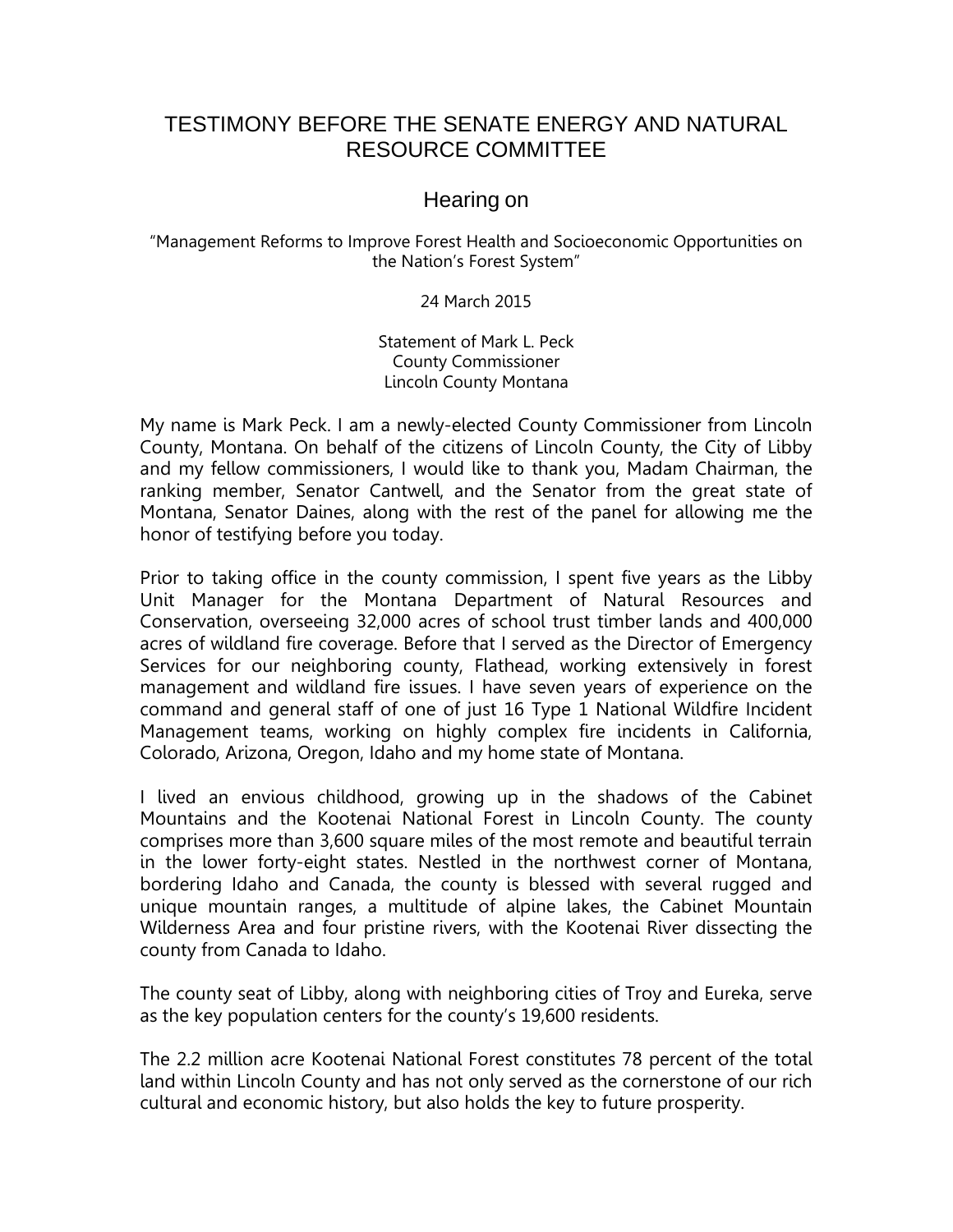The Kootenai enjoys a semi-coastal climate and is the most productive forest in the state, growing an estimated 400 million board feet of timber annually. The Cabinet Mountain Wilderness Area is a 35 mile long, 94,272 acre treasure, with its northern boundary within a few miles of Libby. The Forest and the Wilderness Area provide an abundance of recreational opportunities, hiking, biking, fishing, skiing, hunting and other forms of both motorized and non-motorized recreation.

I left Lincoln County in 1980, when I joined the United States Air Force. After a 20-year career, I worked my way back home to find a community dramatically different from the one of my childhood.

My community is caught in the midst of an artificial and unnecessary war between economic and environmental philosophies. I come before you today to speak on behalf of neither of these groups. As one of our local advocates, Bruce Vincent, so eloquently stated, "Not being part of the industry panel or part of the environmental panel, we represent the impacted other."

This unnecessary conflict between industry and ecology has wreaked havoc on a once-vibrant community and a once-vibrant forest landscape. When I graduated from Libby High School in 1977, we had more than 700 students. We now have a high school with a population of approximately 300 and we have lost over 1000 students from all grades since 1998.

Lincoln County used to be one of the wealthiest counties in the state of Montana. It is now one of the poorest, with the state's highest level of unemployment. There are no longer any major mills in Lincoln County, and the logging industry has dwindled to just a handful of small operators. The timber that is harvested in Lincoln County is shipped elsewhere for processing.

The United States Forest Service presence in the county has shrunk from six ranger districts to four, with a drop in personnel from more than 500 to less than 300.

The harmony and vitality of my community have given way to decades of conflict built upon the false premise that management, conservation, wildlife and sustainable community economics are diametrically opposed to one another.

During the past thirty years, we have taken the lead in trying to overcome unnecessary conflict by building and supporting a plethora of collaborative processes. Over and over a broad and previously dissonant array of stakeholders have been able to find common ground built upon a vision of achieving and maintaining the health of our forest ecosystems. We were the first forest area to convene a series of meetings for the Seventh American Forest Congress. We have a long-standing Forest Stakeholders group that pounds out local resolution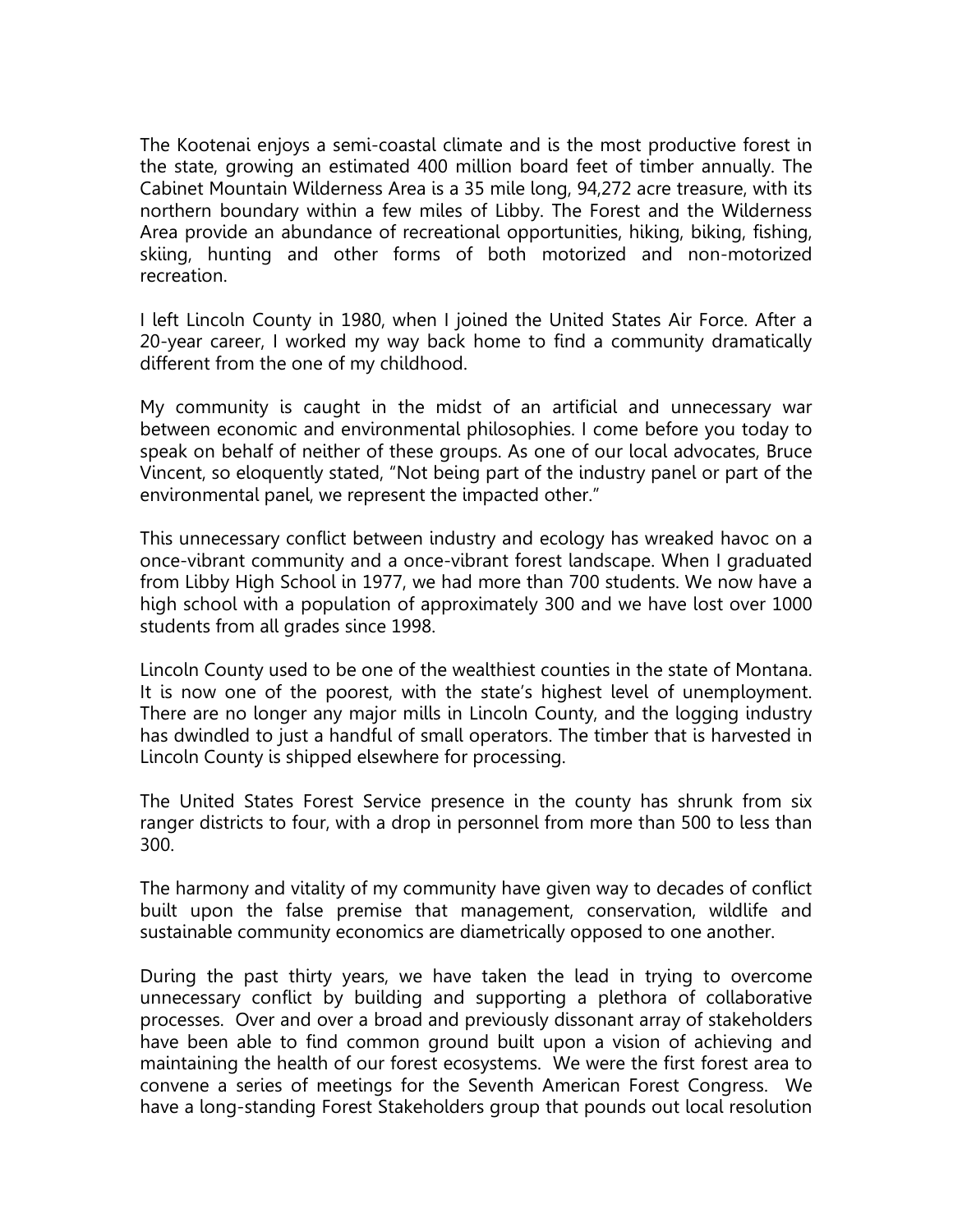to assist in difficult forest management decisions. We have formed numerous sustainability task forces and were incredibly successful in utilizing the Resource Advisory Committee approach afforded the forest under the SRS mandate. We have embraced the Fire Wise Community concept to assist ourselves in surviving the fires we know are in our future.

Decades in, however, solutions still elude us and the issues remain unchanged. We have severe forest health issues, increased threat of severe and uncharacteristic wildland fire, marginal – if any – progress in recovering threatened and endangered species and a devastated local economy. We have no new wilderness. No one is winning in Lincoln County.

A local teacher and historian, Jeff Gruber, once wrote, "It's time for a new conversation, one that does not allow for and continue the death throes of my hometown, but instead offers solutions and optimism for a community long overdue for change. It is our deep desire that the citizens of Lincoln County, the Kootenai National Forest and the state of Montana be at the forefront of that optimism and change. Locally, statewide and nationally."

We are tired of hearing that if we just sit down and collaborate with each other we will resolve our forest's issues. We have collaborated. Successfully. It is the system of implementation of our hard-sought conclusions that is broken – not our local resolve or ability to find common ground.

The process is fundamentally broken and we must fundamentally change how we look at resource management in this nation and that can only happen with a complete overhaul of our current structure of laws, rules and attitudes. In his book The Governance of Western Lands, Martin Nie states, "problematic statutory language is a ubiquitous driver of public land conflict. The ambiguity, contradiction and overextended commitments in some of these laws are the major reasons administrative rule making, planning processes, the courts and other venues have become the dominant ways of dealing with such conflicts". The U.S. Forest Service Manual, Selected Laws Affecting Forest Service Activities, contains language for 90 congressional acts on 828 pages…what could possibly go wrong?

Our path forward must be dedicated to a few guiding principles:

- We must recognize that the status qou is unacceptable.
- We must manage the forest for the forest, watershed and habitat, not special interests, and the socioeconomic and conservation needs will be met.
- We must manage for healthy ecosystems that coexist with healthy socioeconomic systems in federal land dominated counties and local communities.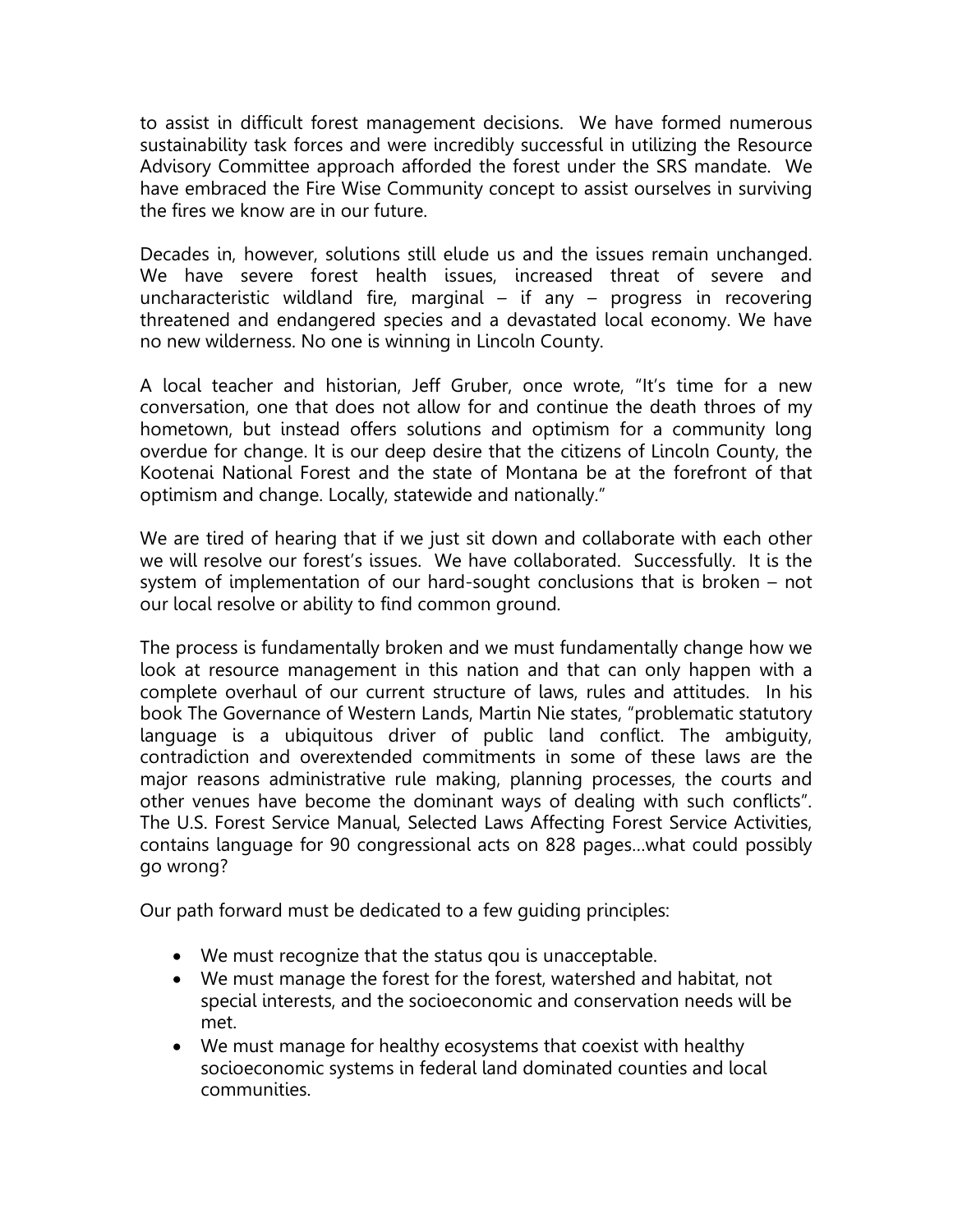- We must identify and make adjustments in the governmental process to prevent repetition of circumstances which lead to gridlock.
- Legislative efforts must be comprehensive, systemic, and innovative.
- New legislation must take a large-landscape approach that creates jobs and benefits fish and wildlife habitat through active management, scientifically sound forest restoration and upholds conservation priorities.
- Decision processes must be interactive, democratic and ensure increased empowerment of local stakeholders, local elected officials and ensure the implementation capabilities of resource managers.
- We must address practical, broadly supported opportunities to: 1) Solve the ongoing fire-funding problem and the resulting drain on Forest Service budgets; 2) Reduce delays associated with excessive litigation and other forms of conflict; 3) Increase Forest Service and partner capacity; 4) Include language (more sophisticated than simple acreage targets) to ensure Forest Service accountability and implementation; 5) Increase the pace and scale of active management and forest restoration; 6) Prioritize and expedite mechanical treatment in the front country while protecting backcountry roadless areas and restoring, through management, high-quality wildlife habitat and watersheds.
- We must fund and staff local forest service units to meet forest plan identified management objectives.

Specific recommendations for consideration:

- **Immediate Priority:** Full funding of PILT and funding of SRS until harvest levels increase to meet the allowable sale quantity levels within the approved forest plans.
- Establish a professional tiger team to review current laws, rules and administrative structures and develop recommendations for a revolutionary implementation plan for managing federal lands into the next century. There must be a very clear mandate, timeline, budget, authority and accountability to innovate and develop a new approach. Professional facilitation is paramount to success. The group must be represented by wilderness, industry, conservation, recreation, local government, state government, wildlife, sportsmen and federal agencies… a national stakeholders group. Team members must have established records of major project achievement and team leadership dynamics. Membership should lean towards field experienced members who have a record of collaborative successes and philosophy versus long term, administrative staffers. The committee should report to congress with significant input and consultation from the executive agencies.
- Authorize and fund specific restoration projects established and vetted through local agency, local government and established stakeholder collaborative groups.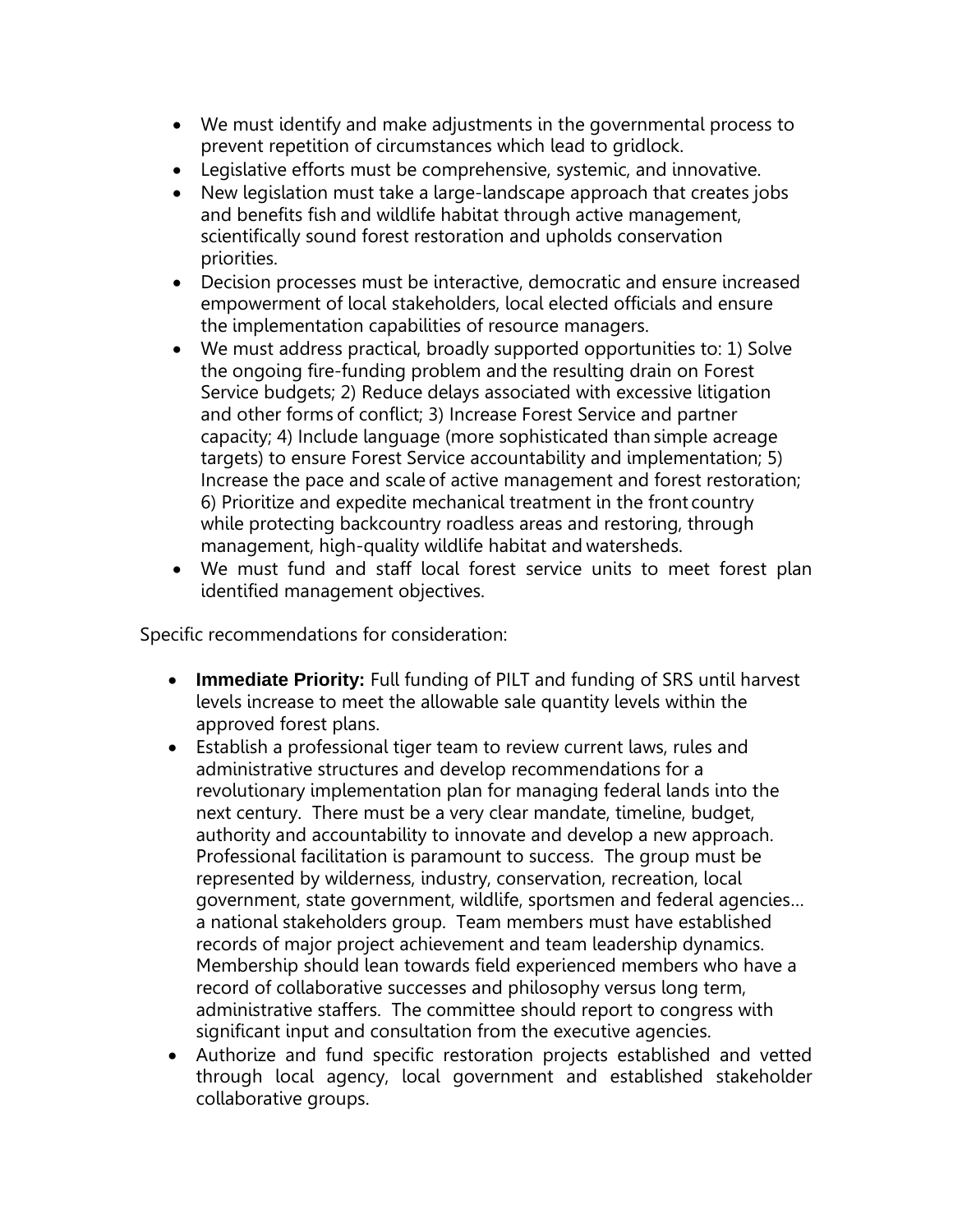- Modify the Equal Access to Justice Act (EAJA). This is the most complex issue in the debate but possibly the most important. We must find the balance in the law to protect its intent and yet protect against perceived frivolous or excessive use of the law in federal land management cases. I believe that modernization of current laws and rules that better meet the overall needs of land management needs will solve much of the problem. I believe, as Professor Nie stated, that: "The ambiguity, contradiction and overextended commitments in some of these laws are the major reasons administrative rule making, planning processes, the courts and other venues have become the dominant ways of dealing with such conflicts". Put more simply, if the Forest Service is managing the forest to assure they will win in court, who is managing the forest for the forest?
- Reassess our management and disposition of designated Inventoried Roadless Areas (IRAs) for three simple reasons. One, a large percentage of these designated areas are not roadless and by naming them as such it is confusing and interpreted differently by different constituents. Two, the only disposition of these categorized lands is into wilderness and there is major dissention between focus groups as to whether or not many of these areas meet wilderness criteria. Three, and the bottom line for our forest's health, 36 CFR Part 294 needs significant work to ensure proper management is happening while these lands sit as de-facto wilderness.
- Modify management of threatened and endangered species to manage beyond the single species concept. Failure to adequately assess and mitigate socioeconomic impacts has led to extremely negative public attitudes and has pitted human against bear, unnecessarily contributing to a degraded economic level in Lincoln County. The myopic approach to long term management and failure to recognize human interaction beyond security issues is troubling and ineffective. A more proactive, integrated, and interagency approach to management is required and greater encouragement and involvement of local government and local communities in the process. I'm impressed with the energy and support behind the Rocky Mountain Elk Foundation, Trout Unlimited and many other species driven conservation groups and their success in perpetuating their target animals and the overall habitat. I can't help believing that a similar model in threatened and endangered species recovery would enhance our success rates.

The Kootenai Forest Stakeholder Coalition is our local collaborative group, formed in 2006 and through no lack of blood sweat and tears, achieved tremendous progress. A diverse group of local conservation groups, recreation, industry, elected officials, and wilderness advocates have come together under a "common ground" concept and have become a model for "on the ground" local management.